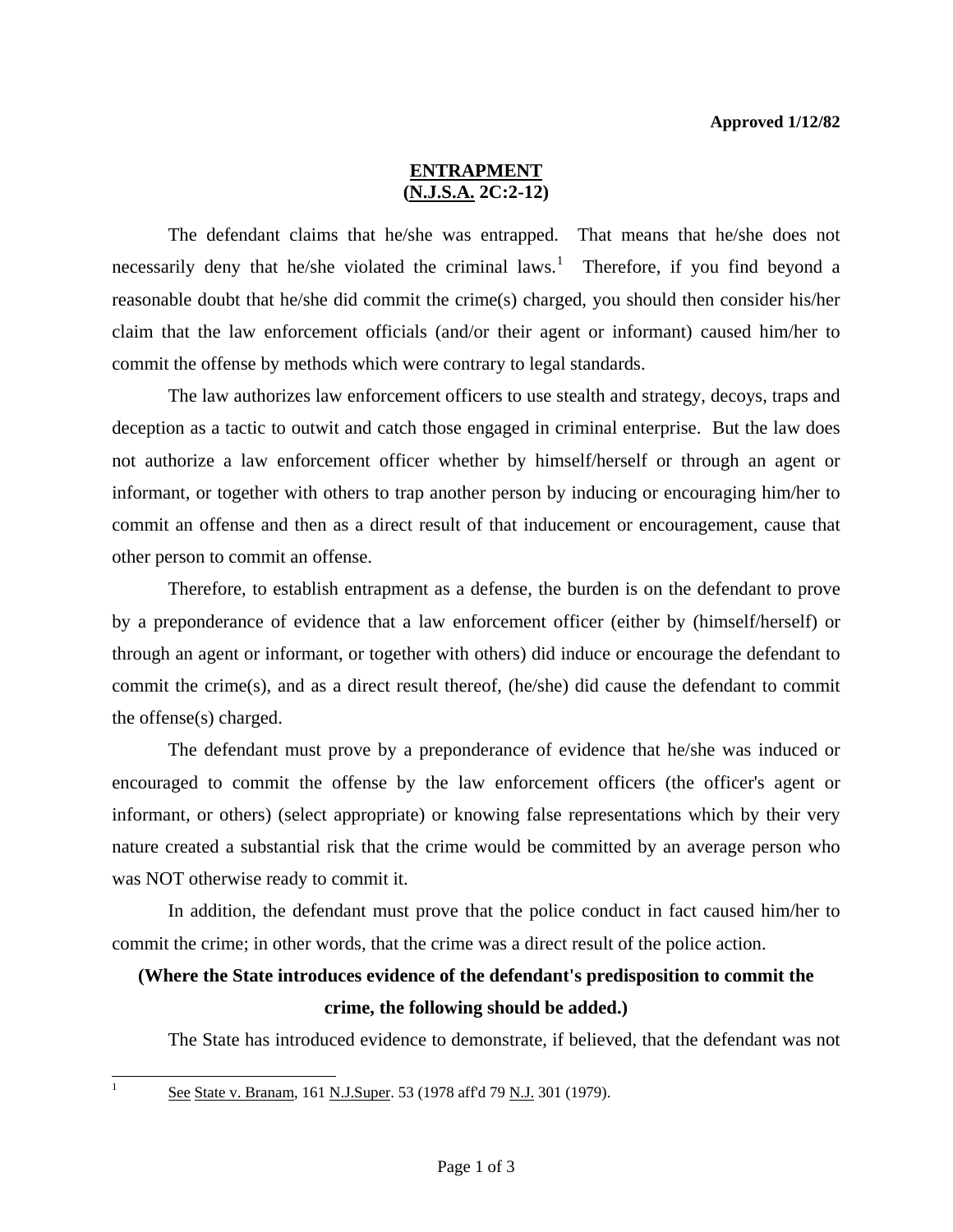## **ENTRAPMENT (N.J.S.A. 2C:2-12)**

an innocent person who would not have committed the offense were it not for the inducement of the law enforcement officer. That in fact he/she was predisposed to commit the crime. Therefore, for this purpose, the Court has permitted the State to introduce for your consideration evidence of (select appropriate) the defendant's previous convictions of crime; his/her reputation for criminal activities; evidence that he/she was unusually susceptible to inducement, or that an ordinary person would not have succumbed to the type of inducement or opportunity to commit the offense to which the defendant succumbed. $2^2$  $2^2$ 

 Whether such evidence along with other facts and surrounding circumstances, shows a predisposition on the part of the defendant to commit the offense is for you to determine.

 If you find that the defendant had been predisposed to commit the offense even without the law enforcement officer's participation or inducement, then the defendant's participation was not the direct result of the officer's activity, and the defense of entrapment has not been proven and it is unavailable to him/her.<sup>[3](#page-1-0)</sup>

 Entrapment is an affirmative defense. This means that the defendant has the burden of proving it by , as I have said before, a preponderance of evidence. That means, by the greater weight of believable evidence. A preponderance means evidence that is more probable, more persuasive, or of a greater probative value. By that I mean that the evidence introduced on behalf of the defendant must weigh more heavily in your minds and be more convincing than that introduced on behalf of the State. It does not mean that the defendant must have more witnesses than the State. The burden of proof is sustained by the quality of the evidence rather than the quantity.

 If you find that the State has failed to prove beyond a reasonable doubt any element of the offense, or the defendant's participation in the offense, you must find the defendant not guilty and you need not consider the evidence as to the defendant's claim of entrapment.

If you find that the State has proven beyond a reasonable doubt each essential element of

 $\overline{c}$ <sup>2</sup> See State v. Donald Rochholt, 96 N.J. 570, 476 A. 2d 1236 (1984).

<span id="page-1-0"></span><sup>3</sup> When official conduct inducing an offense is so egregious as to impugn the integrity of a court that permits a conviction, predisposition of a defendant becomes irrelevant, and there may be entrapment as a matter of law. State v. Molnar, 81 N.J. 476.